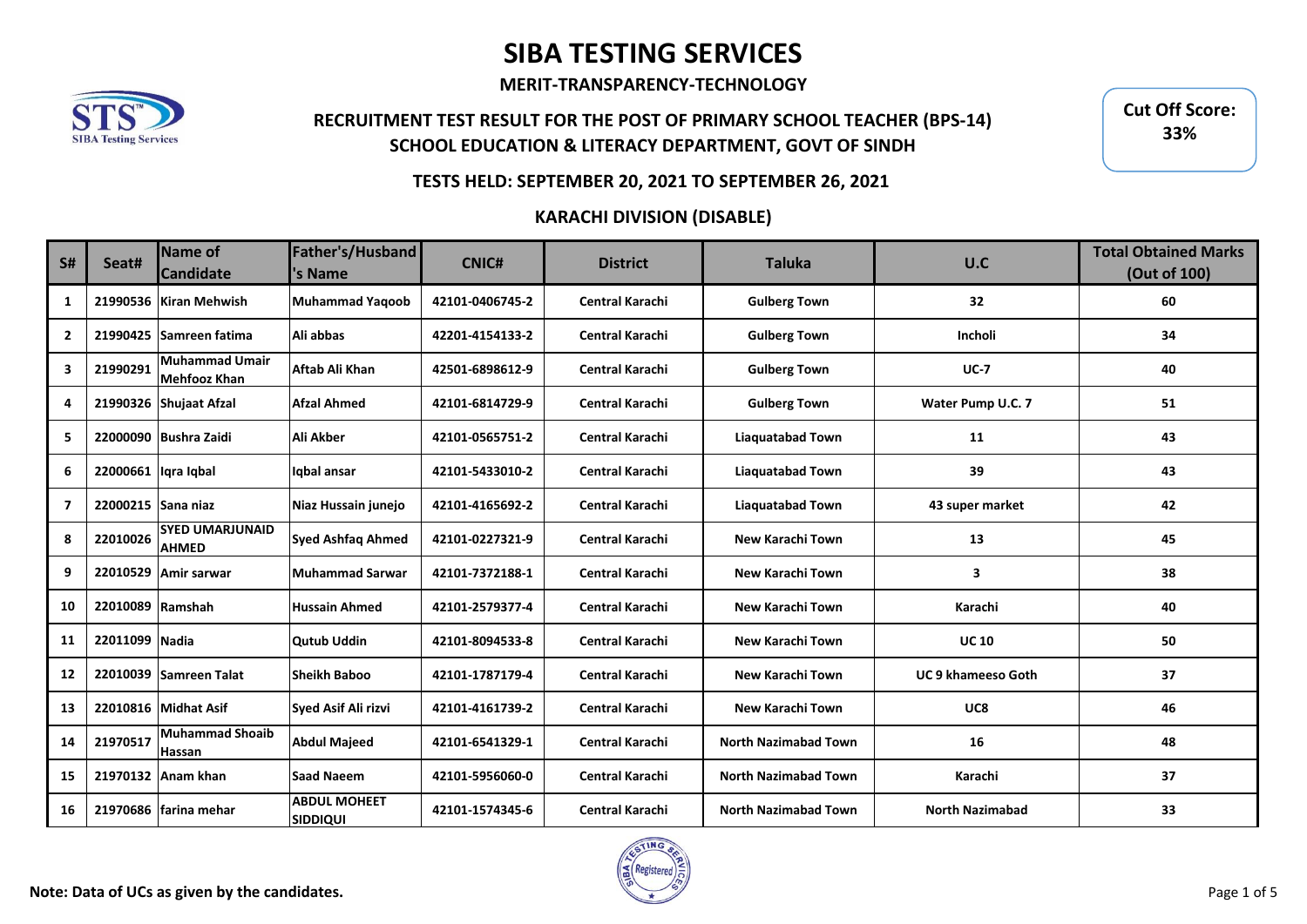**MERIT-TRANSPARENCY-TECHNOLOGY**



## **RECRUITMENT TEST RESULT FOR THE POST OF PRIMARY SCHOOL TEACHER (BPS-14) SCHOOL EDUCATION & LITERACY DEPARTMENT, GOVT OF SINDH**

**Cut Off Score: 33%**

#### **TESTS HELD: SEPTEMBER 20, 2021 TO SEPTEMBER 26, 2021**

| <b>S#</b> | Seat#            | Name of<br><b>Candidate</b>           | Father's/Husband<br>'s Name            | <b>CNIC#</b>    | <b>District</b> | <b>Taluka</b>                  | U.C             | <b>Total Obtained Marks</b><br>(Out of 100) |
|-----------|------------------|---------------------------------------|----------------------------------------|-----------------|-----------------|--------------------------------|-----------------|---------------------------------------------|
| 17        | 21900265         | Shazia Abdul khalique Abdul khalique  |                                        | 42201-7792251-4 | East Karachi    | <b>Gulshan Town</b>            | 8               | 45                                          |
| 18        |                  | 21900842 Nisar Ahmed                  | <b>Shalfi Muhammad</b>                 | 42501-6422374-5 | East Karachi    | <b>Gulshan Town</b>            | $UC-12$         | 42                                          |
| 19        |                  | 21880159 Jamaluddin                   | Ghulamullah                            | 42501-3289470-1 | East Karachi    | Gulzar-E-Hijri                 | 12              | 33                                          |
| 20        | 21880182 Tehmina |                                       | Jawed                                  | 42301-7305699-2 | East Karachi    | Gulzar-E-Hijri                 | maripur         | 41                                          |
| 21        | 21920367         | <b>MUHAMMAD FAIZAN</b>                | <b>MUHAMMAD</b><br><b>MEHBOOB</b>      | 42201-9383848-1 | East Karachi    | <b>Jamshed Town</b>            | 10              | 65                                          |
| 22        |                  | 21920378 Rimsha Zaman                 | Sultan Zaman                           | 42000-5830058-2 | East Karachi    | <b>Jamshed Town</b>            | Garden East 11  | 54                                          |
| 23        |                  | 21930045 Abdul muheet                 | Mirbaz khan                            | 42201-9730087-9 | Kemari          | <b>Kemari Town</b>             | 01              | 45                                          |
| 24        |                  | 21930029 MAHJABEEN                    | <b>Muhammad Akram</b>                  | 42401-6719593-4 | Kemari          | <b>Kemari Town</b>             | $\overline{7}$  | 49                                          |
| 25        | 21810706         | <b>MUHAMMAD</b><br><b>NAVEED KHAN</b> | <b>NASEER AHMED</b>                    | 42201-4808713-7 | Korangi Karachi | <b>Korangi Town</b>            | 30              | 36                                          |
| 26        | 21810084         | <b>MUHAMMAD</b><br><b>YOUNIS</b>      | <b>MUHAMMAD</b><br><b>AMEEN CHANNA</b> | 45203-3207211-9 | Korangi Karachi | <b>Korangi Town</b>            | Landhi          | 45                                          |
| 27        |                  | 21810710 Nida hassan                  | Muhammad Imran                         | 42501-5329061-6 | Korangi Karachi | Korangi Town                   | <b>NIL</b>      | 44                                          |
| 28        |                  | 21810139 Uroosa khan                  | Jaffer khan                            | 42501-0647955-0 | Korangi Karachi | Korangi Town                   | uc-36           | 59                                          |
| 29        | 21820100         | Afshan kanwal                         | Kashan sardar                          | 42201-6690571-2 | Korangi Karachi | Landhi Town                    | 08              | 44                                          |
| 30        |                  | 21820241 Wajiha Aziz                  | Abdul Aziz Bhopali                     | 42201-9910329-6 | Korangi Karachi | Landhi Town                    | $UC-16$         | 42                                          |
| 31        | 21800067         | hadia goher                           | <b>Choudhary Ghulam</b><br>Mustafa     | 42501-3904746-4 | Korangi Karachi | <b>Malir Town/Model Colony</b> | 02 Model colony | 43                                          |
| 32        |                  | 21800357 Shazia Danish                | <b>Danish Magbool</b>                  | 42401-8189175-6 | Korangi Karachi | <b>Malir Town/Model Colony</b> | 05              | 38                                          |

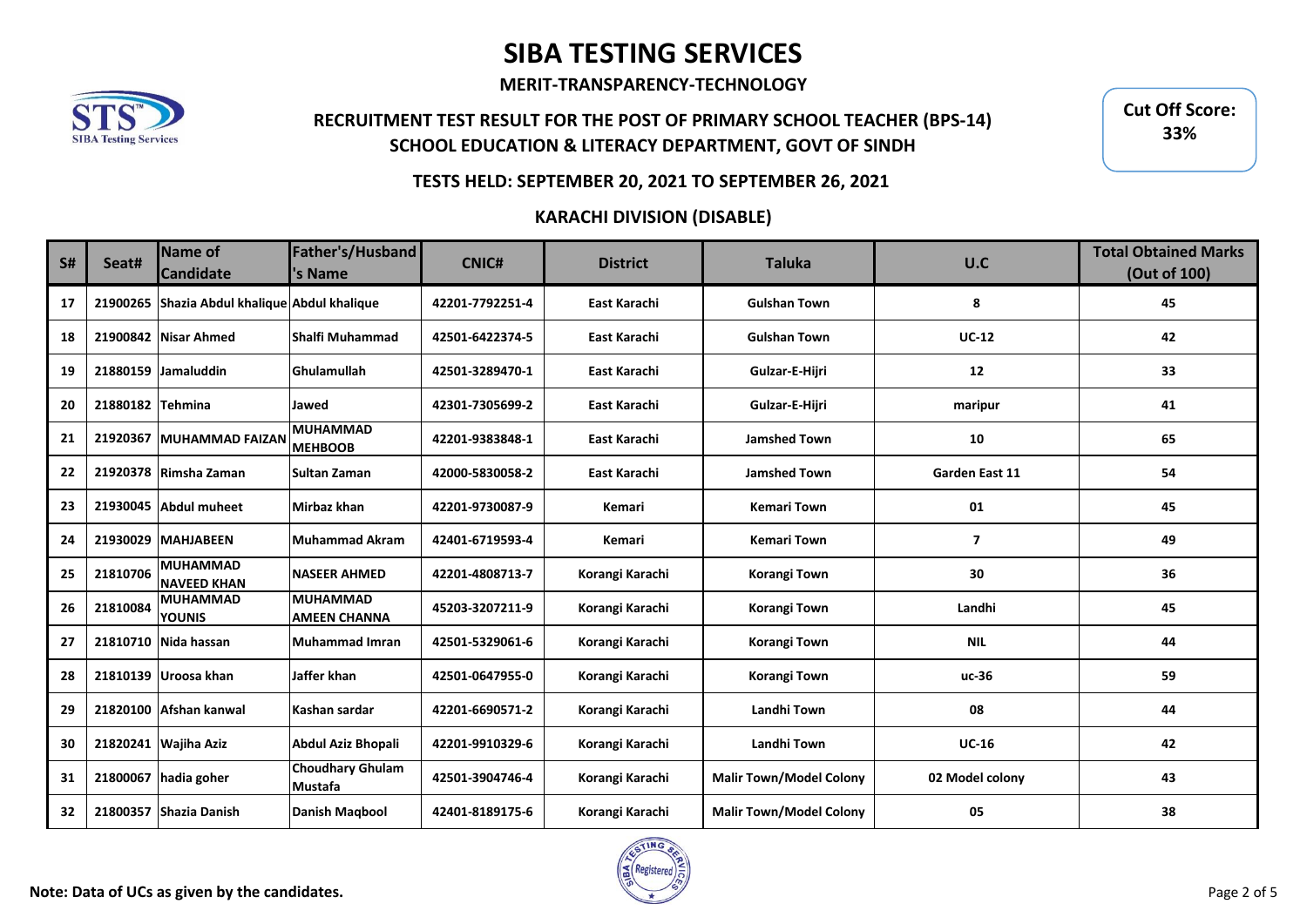**MERIT-TRANSPARENCY-TECHNOLOGY**



## **RECRUITMENT TEST RESULT FOR THE POST OF PRIMARY SCHOOL TEACHER (BPS-14) SCHOOL EDUCATION & LITERACY DEPARTMENT, GOVT OF SINDH**

**Cut Off Score: 33%**

#### **TESTS HELD: SEPTEMBER 20, 2021 TO SEPTEMBER 26, 2021**

| <b>S#</b> | Seat#    | Name of<br><b>Candidate</b> | Father's/Husband<br>'s Name      | <b>CNIC#</b>    | <b>District</b>      | <b>Taluka</b>           | U.C                                             | <b>Total Obtained Marks</b><br>(Out of 100) |
|-----------|----------|-----------------------------|----------------------------------|-----------------|----------------------|-------------------------|-------------------------------------------------|---------------------------------------------|
| 33        | 21790437 | Shazia saqib                | <b>SAQIB ABBAS</b>               | 42501-8921432-4 | Korangi Karachi      | <b>Shah Faisal Town</b> | Jut line UC -08                                 | 49                                          |
| 34        |          | 21790202 Misbah Rafiq       | Muhammad Rafiq                   | 42201-4295000-4 | Korangi Karachi      | <b>Shah Faisal Town</b> | Nil                                             | 39                                          |
| 35        |          | 21790158 Shagufta kousar    | <b>Azhar Muhammed</b><br>Zia     | 42201-6746884-2 | Korangi Karachi      | <b>Shah Faisal Town</b> | <b>Shah Faisal</b>                              | 59                                          |
| 36        |          | 21790431 Sehrish naz        | Khawaja Muhammad<br><b>Tahir</b> | 42201-5801876-0 | Korangi Karachi      | <b>Shah Faisal Town</b> | Shah faisal town                                | 34                                          |
| 37        |          | 21790580 Jawwad Ali         | <b>Abdul sattar</b>              | 42201-8296565-9 | Korangi Karachi      | <b>Shah Faisal Town</b> | Uc 07 Al-Falah Society                          | 46                                          |
| 38        |          | 21790348 Sadia Faraz        | <b>Faraz Saleem</b>              | 42201-9920061-8 | Korangi Karachi      | <b>Shah Faisal Town</b> | $UC-7$                                          | 52                                          |
| 39        |          | 21790530 Salma mumtaz       | <b>Qutubuddin</b>                | 42201-3944500-8 | Korangi Karachi      | <b>Shah Faisal Town</b> | <b>Union Council - 04</b>                       | 40                                          |
| 40        |          | 21670492 Faiza Fatima       | Allahdino                        | 42501-4129885-6 | <b>Malir Karachi</b> | <b>Bin Qasim Town</b>   | 3 cattle colony                                 | 33                                          |
| 41        | 21670057 | <b>Muhammad Hamza</b>       | <b>Arshad Ali</b>                | 42501-0512460-5 | <b>Malir Karachi</b> | <b>Bin Qasim Town</b>   | <b>RAZAQABAD 25 District council</b><br>Karachi | 66                                          |
| 42        |          | 21670128 abdul khalig       | abdul rasool                     | 42501-1577499-9 | <b>Malir Karachi</b> | <b>Bin Qasim Town</b>   | uc 14 saleh muhammad goth                       | 33                                          |
| 43        |          | 21670200 Mehar Un Nisa      | Nizamuddin                       | 42501-7016620-4 | <b>Malir Karachi</b> | <b>Bin Qasim Town</b>   | Uc <sub>6</sub>                                 | 38                                          |
| 44        | 21670523 | <b>Umar Farooq</b>          | Muhammad yameen                  | 42501-6276224-7 | <b>Malir Karachi</b> | <b>Bin Qasim Town</b>   | $UC - 6$                                        | 63                                          |
| 45        |          | 21640124 Fida Hussain       | <b>Abdul Mutalib</b>             | 42501-7501090-9 | <b>Malir Karachi</b> | <b>Gadap Town</b>       | Deh thano                                       | 36                                          |
| 46        | 21640296 | <b>GHULAM AKBAR</b>         | <b>GHULAM RASOOL</b>             | 42501-5563286-9 | <b>Malir Karachi</b> | <b>Gadap Town</b>       | <b>UC #01 EMURAD MEMON</b>                      | 42                                          |
| 47        | 21640084 | Saima Amin                  | Muhammad Amin                    | 42501-7343345-4 | <b>Malir Karachi</b> | <b>Gadap Town</b>       | $UC-3$                                          | 40                                          |
| 48        | 21640067 | <b>Muhammad Adil</b>        | <b>Abdul Ghaffar</b>             | 42501-3682738-9 | <b>Malir Karachi</b> | <b>Gadap Town</b>       | <b>UC-3 Kathore</b>                             | 51                                          |

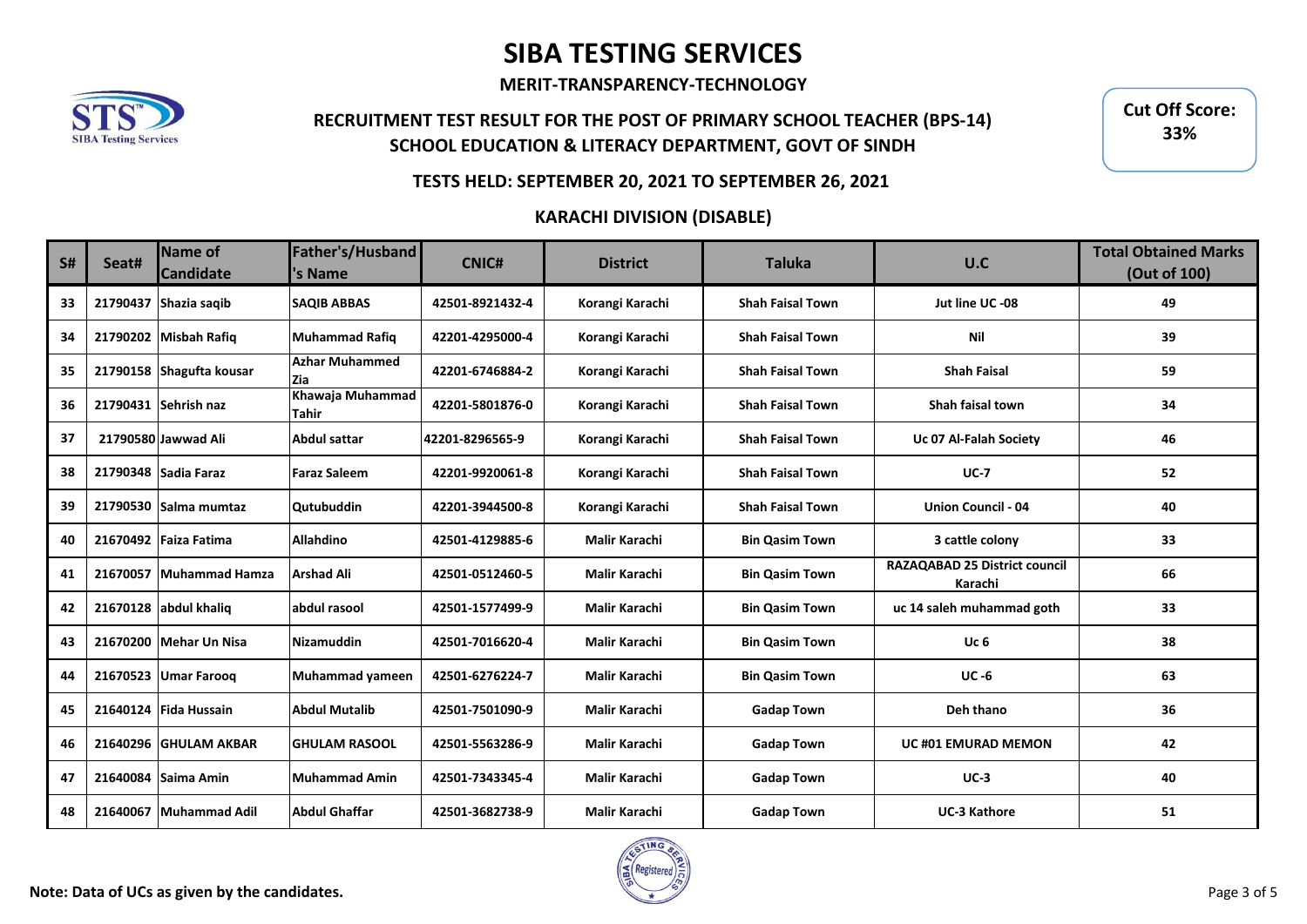**MERIT-TRANSPARENCY-TECHNOLOGY**



## **RECRUITMENT TEST RESULT FOR THE POST OF PRIMARY SCHOOL TEACHER (BPS-14) SCHOOL EDUCATION & LITERACY DEPARTMENT, GOVT OF SINDH**

**Cut Off Score: 33%**

### **TESTS HELD: SEPTEMBER 20, 2021 TO SEPTEMBER 26, 2021**

| S# | Seat#           | Name of<br><b>Candidate</b>          | Father's/Husband<br>'s Name                | <b>CNIC#</b>    | <b>District</b>      | <b>Taluka</b>       | U.C                             | <b>Total Obtained Marks</b><br>(Out of 100) |
|----|-----------------|--------------------------------------|--------------------------------------------|-----------------|----------------------|---------------------|---------------------------------|---------------------------------------------|
| 49 | 21700033        | <b>HABIB UL LLAH</b>                 | <b>MURAD BUX BALOCH</b>                    | 42501-1515197-9 | <b>Malir Karachi</b> | Ibrahim Hyderi      | <b>SHARAFI</b>                  | 61                                          |
| 50 | 21700009        | Muhammad Javeed                      | <b>Saleh Muhammad</b>                      | 42501-8148841-7 | <b>Malir Karachi</b> | Ibrahim Hyderi      | Uc 2 Rehri                      | 44                                          |
| 51 |                 | 21660539 Hamid Raza                  | Father                                     | 42501-9751303-7 | <b>Malir Karachi</b> | <b>Malir Town</b>   | 10                              | 37                                          |
| 52 | 21660033        | <b>SYEDA KAUSAR</b><br><b>JABEEN</b> | <b>SYED SHABBIR</b><br><b>HUSSAIN SHAH</b> | 42501-1658751-0 | <b>Malir Karachi</b> | <b>Malir Town</b>   | Muzaffarabad colony(uc-1)landhi | 38                                          |
| 53 |                 | 21660006 Hira Qamar                  | <b>Qamarul Hasan</b>                       | 42501-8377956-4 | <b>Malir Karachi</b> | <b>Malir Town</b>   | <b>Rizwan Society</b>           | 35                                          |
| 54 |                 | 21660048 Nudrat fatima               | <b>Syed Mukhtar Imam</b><br><b>Rizvi</b>   | 42501-4009678-2 | <b>Malir Karachi</b> | <b>Malir Town</b>   | $UC-11$                         | 48                                          |
| 55 | 21660127        | <b>NAILA KHATOON</b>                 | <b>INAM GUL LATE</b>                       | 42201-6511292-2 | <b>Malir Karachi</b> | <b>Malir Town</b>   | $UC-2$                          | 33                                          |
| 56 | 21870654        | maria soomro                         | <b>Muhammad Ibrahim</b><br>Soomro          | 42301-0987583-4 | South Karachi        | <b>Lyari Town</b>   | 000/L/TOWN/167/2001             | 46                                          |
| 57 | 21870450 Bharti |                                      | Megraj                                     | 42301-7845621-0 | South Karachi        | <b>Lyari Town</b>   | 5                               | 41                                          |
| 58 |                 | 21870591 Quratulain                  | <b>Khalid Noor</b><br>muhammad             | 42301-1001021-6 | South Karachi        | <b>Lyari Town</b>   | <b>Union council</b>            | 42                                          |
| 59 |                 | 21860456 Ishfaque Ahmed              | <b>Mushtaque Ahmed</b>                     | 45104-0789993-7 | South Karachi        | <b>Saddar Town</b>  | Saddar                          | 47                                          |
| 60 |                 | 21710326 IsaifulRehman               | Muhammad ishfaq                            | 42401-1321490-7 | West Karachi         | <b>Baldia Town</b>  | 37                              | 55                                          |
| 61 | 21710111 Rozina |                                      | Safdar igbal khan                          | 42401-8870868-8 | West Karachi         | <b>Baldia Town</b>  | U.C6 ittehad town               | 37                                          |
| 62 |                 | 21710370 Muhammad Zafar              | Sadiq Ali                                  | 42401-7581954-1 | West Karachi         | <b>Baldia Town</b>  | <b>Union Coucil 30 ward 2</b>   | 52                                          |
| 63 | 21720025        | Ilmran khan                          | Muhamad zaman                              | 42401-1457004-7 | West Karachi         | <b>Kiamari Town</b> | 44                              | 59                                          |
| 64 | 21730136 Kiran  |                                      | <b>Bakhtawar</b>                           | 42401-0693849-6 | West Karachi         | Manghopir           | <b>UC38 Yousuf Goth</b>         | 43                                          |